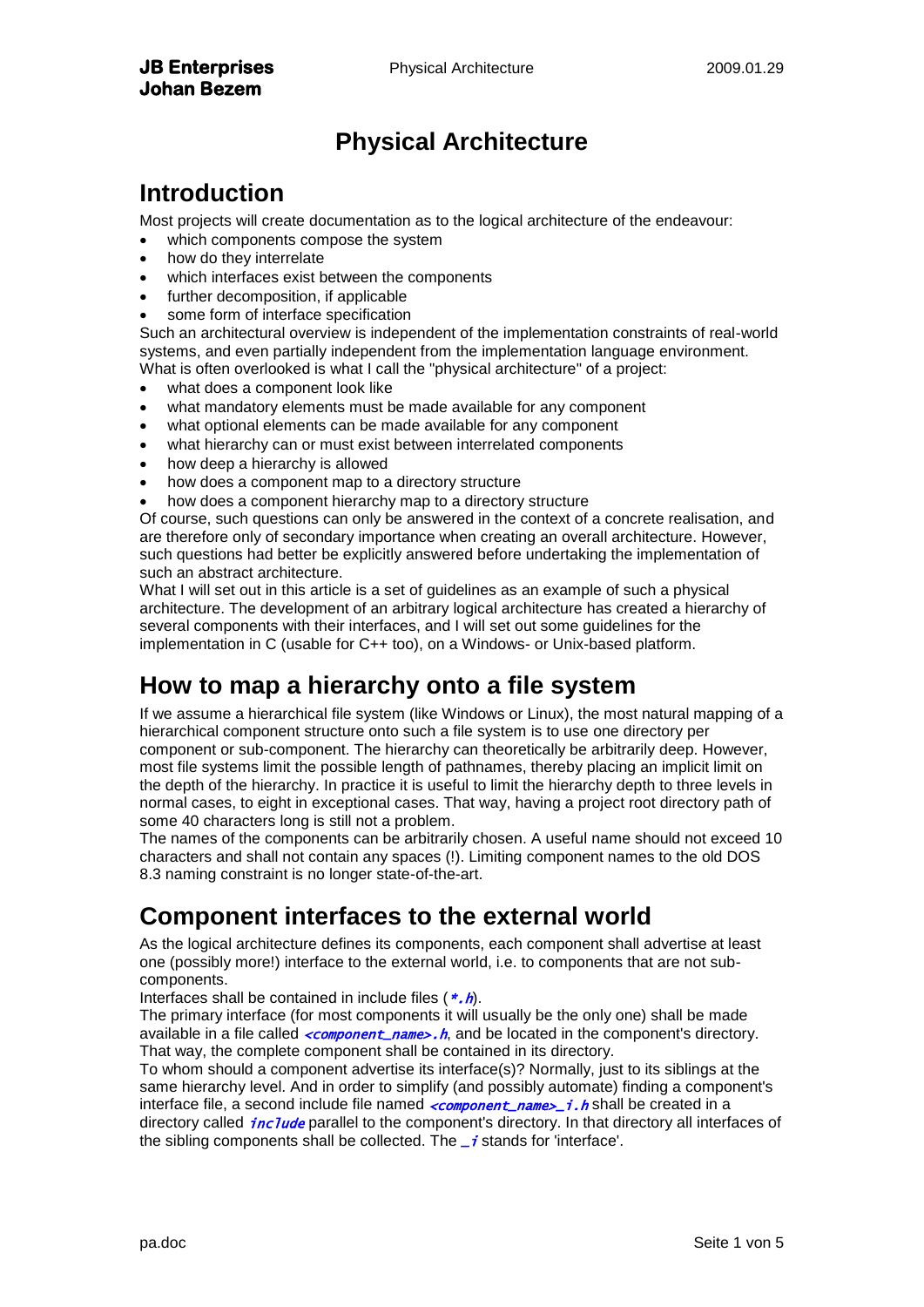The interface file shall be used by all sibling components needing the interface. But in order to avoid maintaining every interface twice, the file  $\leq$ component\_name>\_i.h shall only contain a relative reference<sup>1</sup> to *<component\_name>.h* like this:

#include "../<component\_name>/<component\_name>.h"

Some boilerplate logic like a file comment and proper include-guards shall then complete the file. The full interface shall only be contained in the  $\langle \textit{component\_name>} \cdot \textit{h} \rangle$ . If additional interfaces are defined for a component, those interfaces shall also have two include files,  $\langle \textit{component\_name>} \cdot \langle \textit{subint} \rangle$ .h locally in the component's directory, and <component\_name>\_i.<subintf>.h in the include directory, containing an include directive for the interface proper. The filename part  $\leq$ **ubintf**> indicates – abbreviated as appropriate – the additional interface. For instance: *output.diag.h.* 

## **Interface implementation**

The interfaces as specified need to be instantiated and implemented within the component. For that, each interface header  $\leq$ component\_name>[. $\leq$ subintf>]. h is combined with a corresponding C file  $\leq$ component\_name>[. $\leq$ ubintf>].c. Aside from one project-wide general include file, the first non-comment directive in these C files is to include their corresponding header file. In that way, it can be assured that the interface specification is complete, i.e. not depending on the inclusion of other foreign interface files.

This implies one important rule: **All header files shall include all interfaces they use by themselves**. This makes it irrelevant in which order interface files are included in a source file.

As a consequence, when someone includes a certain interface, he/she shall be able to use all facilities offered by that interface without worrying about other interfaces or include files. One pre-processor peculiarity is to be accommodated: Depending on the coding guidelines in use, if any, an interface may publish one or more macro definitions. Technically, such a macro definition is only expanded upon use. However, if in such a macro facilities from other interfaces are indicated, this other interface must be included in each file using that facility. In such a case, the component interface shall include the used interface's header file, even if it itself doesn't really need or use the interface. Even the interface's implementation file may not need to use the macros so offered. But in order for the user of the component to be able to use all facilities offered, also the macros, the so 'used' interface must be included in the component's interface header.

#### **Internal component structure**

A minimal component shall be composed of one header file (the interface) and of one C file (the implementation). A component can be bigger, though.

If the functional decomposition of a component does not warrant creating subcomponents on an architectural level, the component can be internally decomposed at a design level. But also in this case we need interfaces, both declarations and their implementation. File naming is not basically restricted, but in order to globally identify files, a 3 or 4 letter acronym shall be defined for each (sub-) component, and all component-internal files shall start with this acronym. Similar rules as for externally visible files shall apply for component-internal files: Each interface shall be fully contained in a header file; each header file shall have a corresponding C file containing the full implementation of the interface; each C file shall start with including its own interface header (except for one global header file).

#### **File naming**

The names of source files can be chosen as deemed appropriate. All relevant operating systems forbid identical names in the same directory, but identical names are allowed if the containing directory differs. However, in order to avoid problems in identifying files throughout a project, no two files in one project configuration shall be named identically.

<sup>————————————————————&</sup>lt;br><sup>1</sup> Please be aware that the compiler in use must be able to use the path of the including file as a first base for searching include files, as most current compilers can. If not, it might be possible to use the directory from where the compiler is called as a base; using absolute pathnames is strictly forbidden.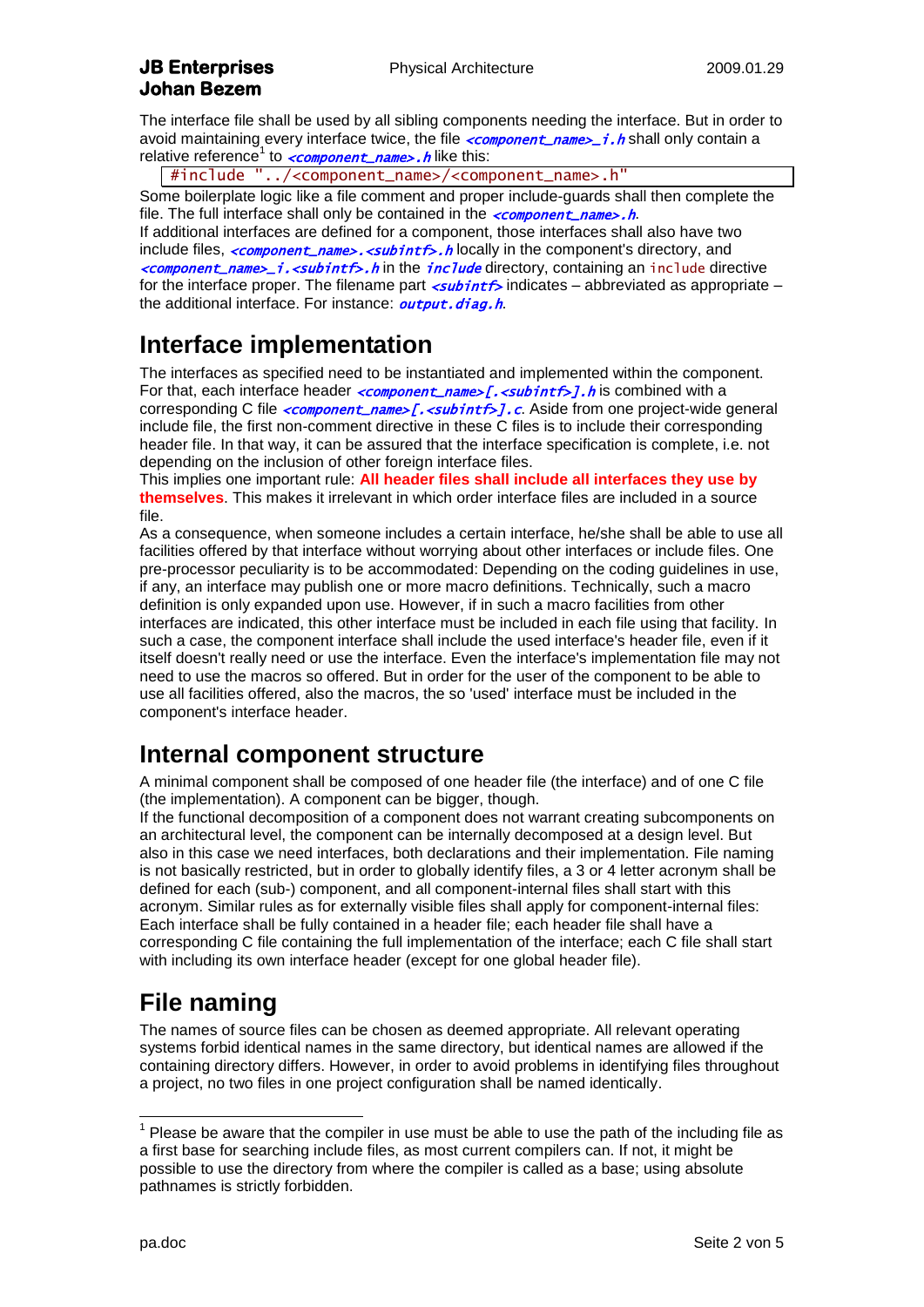#### **Component-spanning**

According to the principle of encapsulation, in a component hierarchy not every component shall be able to use the (interface of) every other component. I call this principle "componentspanning", with reference to the "span of control" a manager has.

Component-spanning follows two easy rules:

1. Any component can use the interfaces of all its direct subcomponents;

2. All components inherit the component-span of their respective parent component These two rules ensure that the constraints imposed by the (logical) architecture can be enforced by the physical architecture: If a build process (be it automatic or manual) starts at the root and moves toward the component under scrutiny, thereby collecting all subdirectories called  $incIude$  along the way, the paths so collected build the search path for compiling the respective component.

If a component needs access to another component's interface that is not in view, this is a sign that the architecture needs to be reviewed: Maybe an interface is incomplete, or the component hierarchy may be up for some rework.

## **Include-guards**

Include-guards are necessary for all header files. #pragma once is a possibility, but not supported by all compilers, so to be sure, include-guards shall be provided for all header files. Include-guards shall be unique within the project; otherwise they make no real sense. I'd suggest using the (unique) filename as a basis for generating include-guards. At least the way to create include-guards shall be consistent within or even across projects. As an example, for an include file named **PumpControl.h:** 

```
#if !defined(_included_PumpControl_h_)
            included_PumpControl_h_1...
#endif /* _included_PumpControl_h_ */
```
Be aware that macro names starting with two underscores or with one underscore and a capital letter are reserved names.

## **External include-guards**

This is a topic of some controversy. The idea is to improve the speed of compilation by specifying the include-guards from within a header file also outside around the includedirective. To expand on the sample above, suppose some component wants to use the interface of the PumpControl component, and therefore wants to include the corresponding header file:



This construct will include the intended header file, but only if it hasn't been included before. This functionality we have already with the include-guards of the previous section. The difference is the opening, reading and closing of an extra file. If the file has been included before, the include-directive is ignored, and the file isn't touched at all.

Don't underestimate the effects of such a simple construct: it can easily bring up to 30% improvement in compilation times, depending on other conventions and rules on placement of certain pre-processor directives.

The extra indentation between '#' and the ifdef / endif -pair is to visually enhance the include-directive proper. Without the indentation the effective filename of the header to be included would be shrouded and hard to discern.

#### **Extern declarations**

Most compilers hardly differentiate between prototypes of functions and external declarations of those functions. A small difference exists, however: An external declaration indicates that in the current compilation unit no definition for this function will be given, whereas a prototype is a form of forward declaration to enable the type-safe usage of a function before its definition has been processed.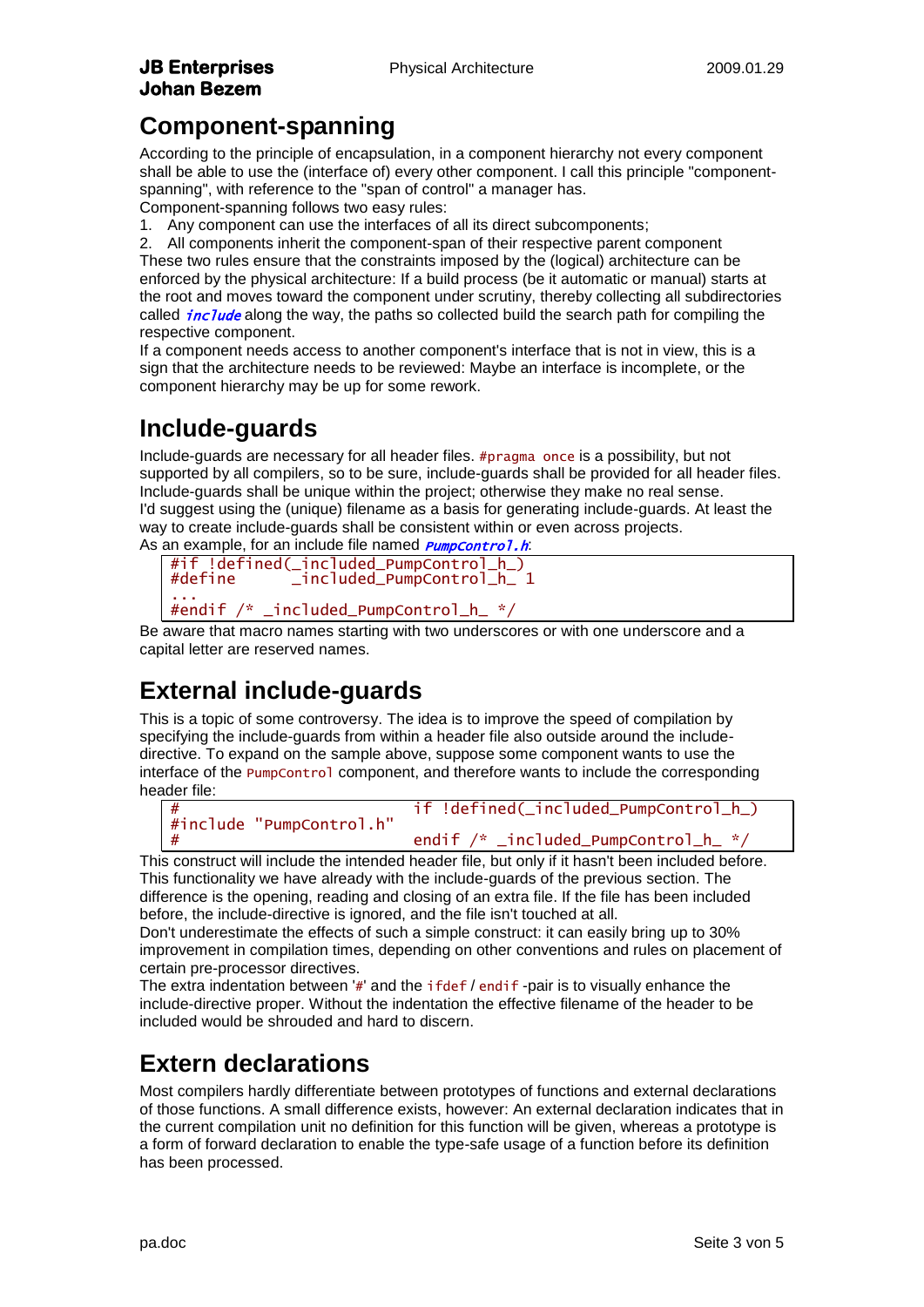# **Johan Bezem**

Before using a function at least a prototype declaration shall have been processed, to avoid type inconsistencies between formal parameters and actual parameters, or formal return type and actual return type.

An example:

```
/* External declaration */
extern
tErrorCode PMP_StopPump(void);
/* Prototype declaration */
tErrorCode PMP_StopPump(void);
```
The interface header is intended for use by other components. This means that for all functions belonging to the interface an external declaration shall be made available. But when we compile the component itself, the same include file shall provide prototype declarations. For this to work without having to maintain two almost identical declarations, we shall introduce a macro called \_local\_export\_. This macro can have one of two values: If we need a prototype, the macro shall expand into an empty string (whitespace), if we need an external declaration, the macro shall expand into the keyword extern.

We can achieve this in two ways:

- Either we define \_local\_export\_ as extern in the interface header before including the local, effective interface header from the component's directory, and we un-define it again after the include-directive;
- Or we require that each C file identifies itself to all included header files by defining a filename-based macro like \_cfile\_PumpControl\_h\_, which is then checked within the header file, and local export is set accordingly.

The first solution works fine when the physical layout is consistently kept in sync with all recommendations contained in this document. The second solution is more locally contained, and not quite as dependent on the physical structure described in this document. Therefore I'd suggest using the second solution. Refer to the final section in this document where I provide a small set of sample files based on the partial samples presented in this document.

#### **Samples**

The indentations in the samples do not reflect the indentation I would suggest using, because of the limited space available.

#### *Implementation file*

```
/**
   C-file comment PumpControl.c
 */
#define _cfile_PumpControl_h_ 1
                        if !defined(_included_PumpControl_h_)
#include "PumpControl.h"
                        endif /* _included_PumpControl_h_ */
                        if !defined(_included_OtherComponent3_i_h_)
#include "OtherComponent3_i.h"<br># endif /*
# endif /* _included_OtherComponent3_i_h_ */<br># endif /* _included_OtherComponent4 i h<br># if !defined( included OtherComponent4 i h
                        if !defined(_included_OtherComponent4_i_h_)
#include "OtherComponent4_i.h"
# endif /* included otherComponent4 i h */
/**
 * Function comment PMP_StopPump
 */
tErrorCode PMP_StopPump(void)
{
   HW_Stop_Pump();
  return (E_OK);
}
```